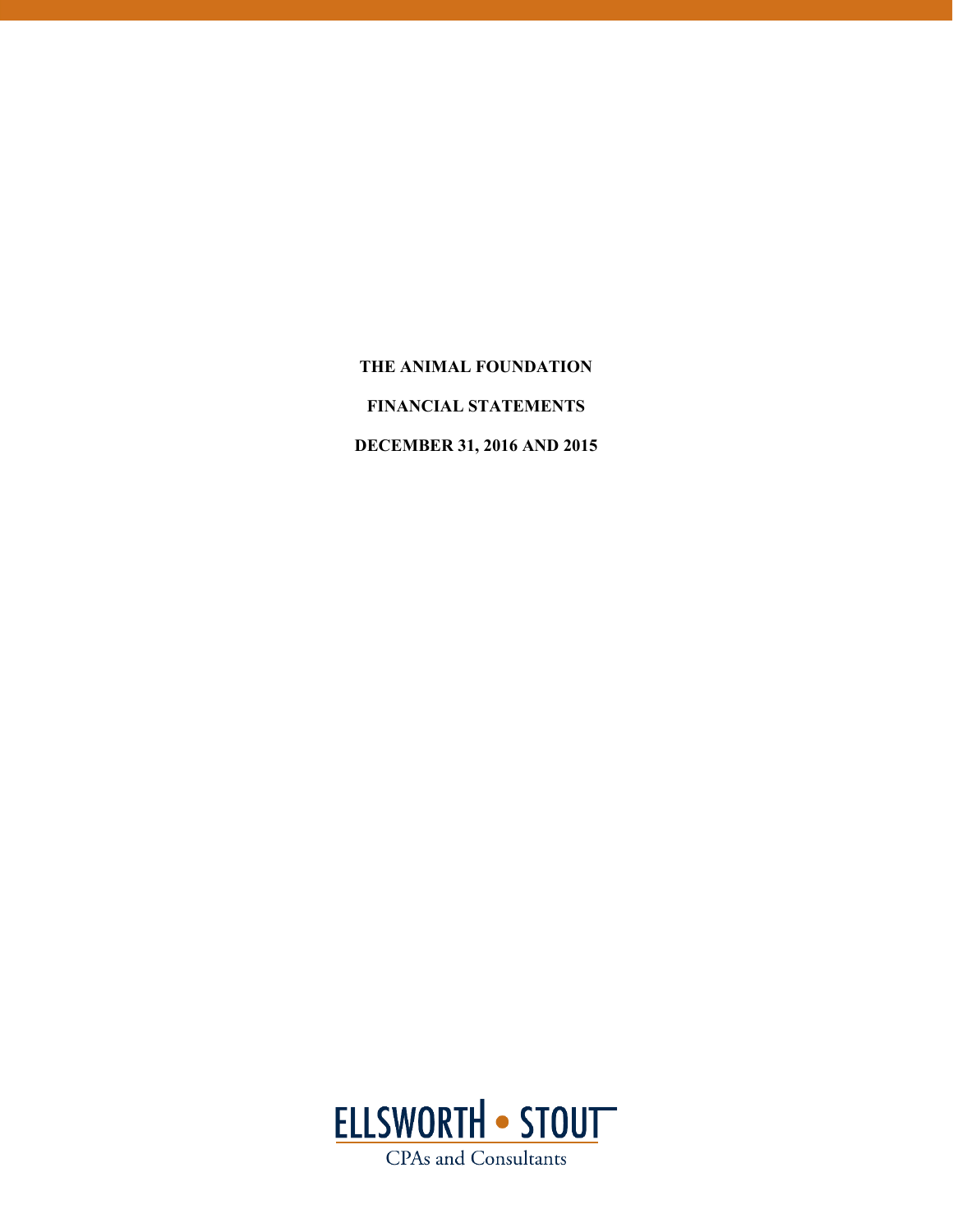# **Table of Contents**

| <b>Financial Statements:</b> |  |
|------------------------------|--|
|                              |  |
|                              |  |
|                              |  |
|                              |  |
|                              |  |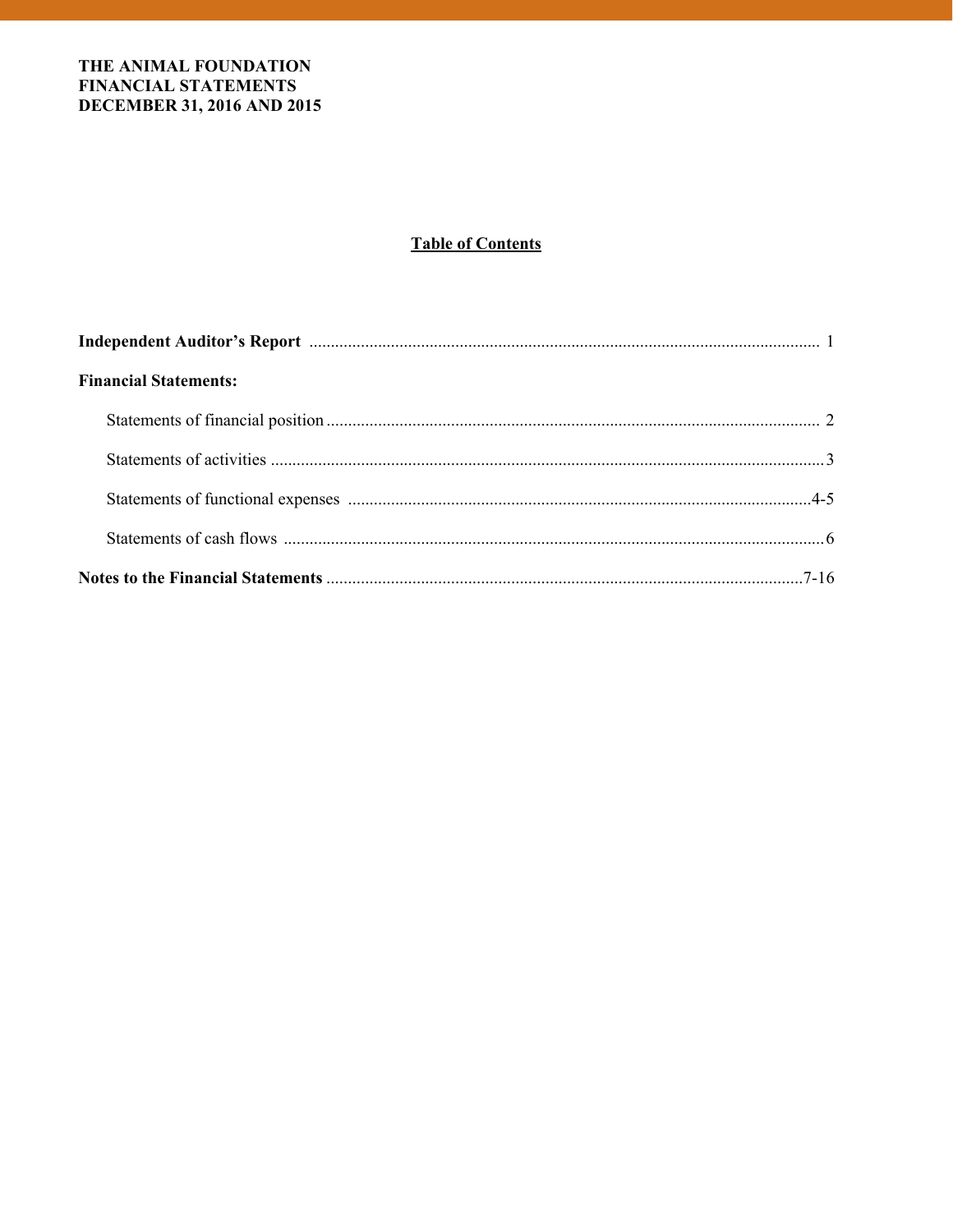

#### *Independent Auditor's Report*

To the Board of Directors The Animal Foundation

We have audited the accompanying financial statements of The Animal Foundation (a nonprofit organization), which comprise the statements of financial position as of December 31, 2016 and 2015, and the related statements of activities, functional expenses, and cash flows for the years then ended, and the related notes to the financial statements.

#### *Management's Responsibility for the Financial Statements*

Management is responsible for the preparation and fair presentation of these financial statements in accordance with accounting principles generally accepted in the United States of America; this includes the design, implementation, and maintenance of internal control relevant to the preparation and fair presentation of financial statements that are free from material misstatement, whether due to fraud or error.

#### *Auditor's Responsibility*

Our responsibility is to express an opinion on these financial statements based on our audits. We conducted our audits in accordance with auditing standards generally accepted in the United States of America. Those standards require that we plan and perform the audits to obtain reasonable assurance about whether the financial statements are free from material misstatement.

An audit involves performing procedures to obtain audit evidence about the amounts and disclosures in the financial statements. The procedures selected depend on the auditor's judgment, including the assessment of the risks of material misstatement of the financial statements, whether due to fraud or error. In making those risk assessments, the auditor considers internal control relevant to the entity's preparation and fair presentation of the financial statements in order to design audit procedures that are appropriate in the circumstances, but not for the purpose of expressing an opinion on the effectiveness of the entity's internal control. Accordingly, we express no such opinion. An audit also includes evaluating the appropriateness of accounting policies used and the reasonableness of significant accounting estimates made by management, as well as evaluating the overall presentation of the financial statements.

We believe that the audit evidence we have obtained is sufficient and appropriate to provide a basis for our audit opinion.

#### *Opinion*

In our opinion, the financial statements referred to above present fairly, in all material respects, the financial position of The Animal Foundation as of December 31, 2016 and 2015, and the changes in its net assets and its cash flows for the years then ended in accordance with accounting principles generally accepted in the United States of America.

Ellsworth & Start, LLC

Las Vegas, Nevada May 31, 2017

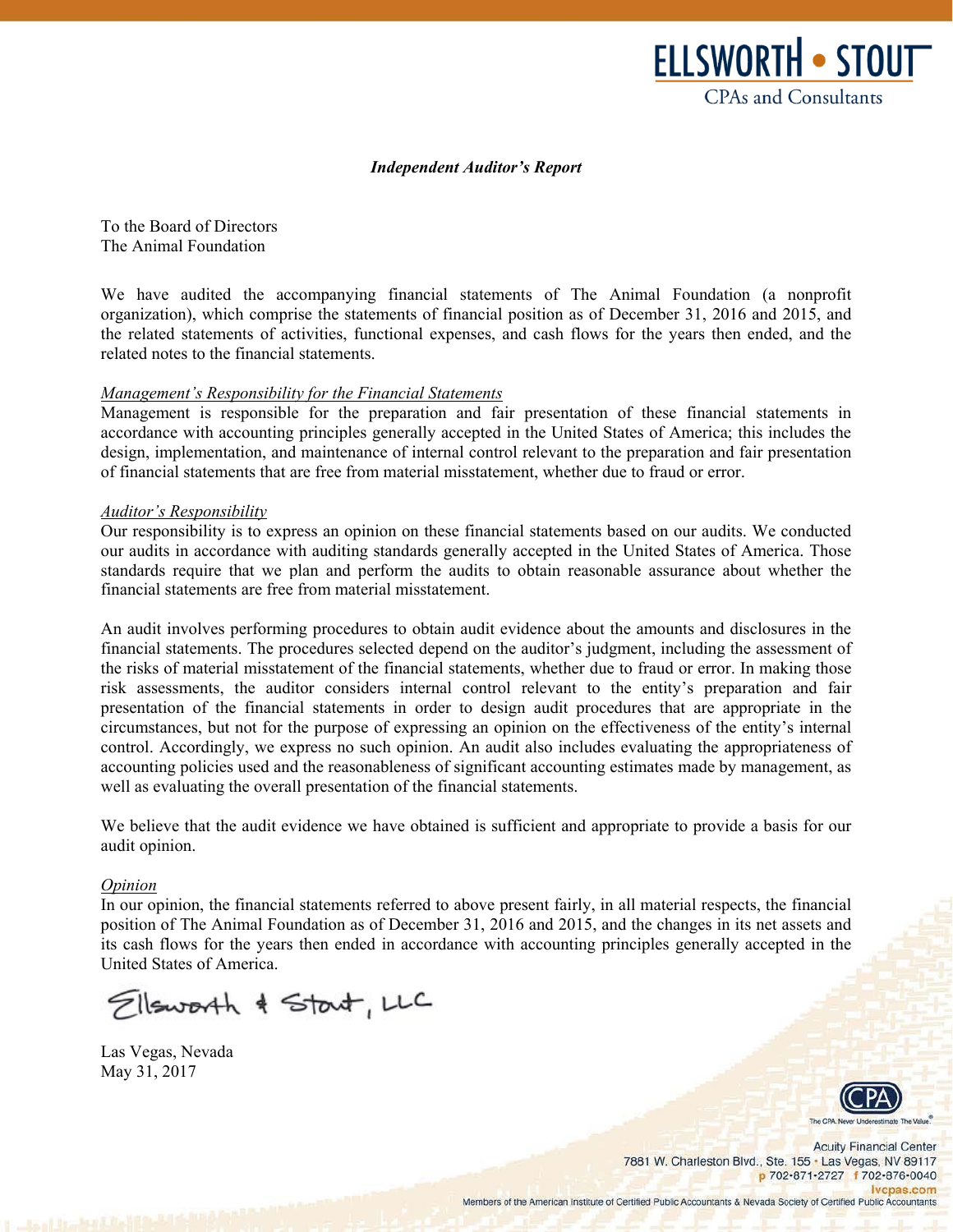# **THE ANIMAL FOUNDATION STATEMENTS OF FINANCIAL POSITION DECEMBER 31, 2016 AND 2015**

| <b>ASSETS</b>                                                                                                                                                                                                                                                                                                                        | 2016                                                                                              |                           | 2015                                                                                        |  |
|--------------------------------------------------------------------------------------------------------------------------------------------------------------------------------------------------------------------------------------------------------------------------------------------------------------------------------------|---------------------------------------------------------------------------------------------------|---------------------------|---------------------------------------------------------------------------------------------|--|
| <b>Current Assets:</b><br>Cash and cash equivalents<br>Cash and cash equivalents, restricted<br>Investments<br>Unconditional promises to give, net<br>Accounts and other receivables, net<br>Inventory<br>Prepaid expenses<br>Total current assets                                                                                   | \$<br>482,356<br>6,046,658<br>2,683,023<br>16,561,881<br>39,210<br>27,966<br>39,857<br>25,880,951 | \$                        | 221,273<br>6,475,279<br>2,413,052<br>12,689,930<br>23,956<br>24,884<br>22,552<br>21,870,926 |  |
| <b>Property and Equipment, net</b>                                                                                                                                                                                                                                                                                                   | 14,393,831                                                                                        |                           | 15,005,612                                                                                  |  |
| <b>Construction in Progress</b>                                                                                                                                                                                                                                                                                                      | 1,336,282                                                                                         |                           | 609,012                                                                                     |  |
| <b>Other Assets:</b><br>Investments, net<br>Beneficial interest in perpetual trust held by others, restricted<br>Unconditional promises to give, net of current portion<br>Land held for investment<br>Other assets<br>Total other assets<br><b>Total Assets</b><br><b>LIABILITIES AND NET ASSETS</b><br><b>Current Liabilities:</b> | \$<br>1,187,055<br>1,930,317<br>2,089,132<br>216,940<br>107,502<br>5,530,946<br>47,142,010        | $\mathcal{S}$             | 1,340,585<br>1,944,218<br>2,388,777<br>216,940<br>121,981<br>6,012,501<br>43,498,051        |  |
| Accounts payable                                                                                                                                                                                                                                                                                                                     | \$<br>469,140                                                                                     | \$                        | 259,708                                                                                     |  |
| Accrued expenses<br>Total current liabilities                                                                                                                                                                                                                                                                                        | 220,517<br>689,657                                                                                |                           | 170,076<br>429,784                                                                          |  |
| <b>Total Liabilities</b>                                                                                                                                                                                                                                                                                                             | 689,657                                                                                           |                           | 429,784                                                                                     |  |
| <b>Net Assets:</b><br>Unrestricted:<br>Undesignated<br>Board designated                                                                                                                                                                                                                                                              | 15,667,108<br>4,157,257<br>19,824,365                                                             |                           | 15,628,795<br>3,944,768<br>19,573,563                                                       |  |
| Temporarily restricted<br>Permanently restricted<br>Total net assets                                                                                                                                                                                                                                                                 | 24,697,671<br>1,930,317<br>46, 452, 353                                                           |                           | 21,550,486<br>1,944,218<br>43,068,267                                                       |  |
| <b>Total Liabilities and Net Assets</b>                                                                                                                                                                                                                                                                                              | \$<br>47,142,010                                                                                  | $\boldsymbol{\mathsf{S}}$ | 43,498,051                                                                                  |  |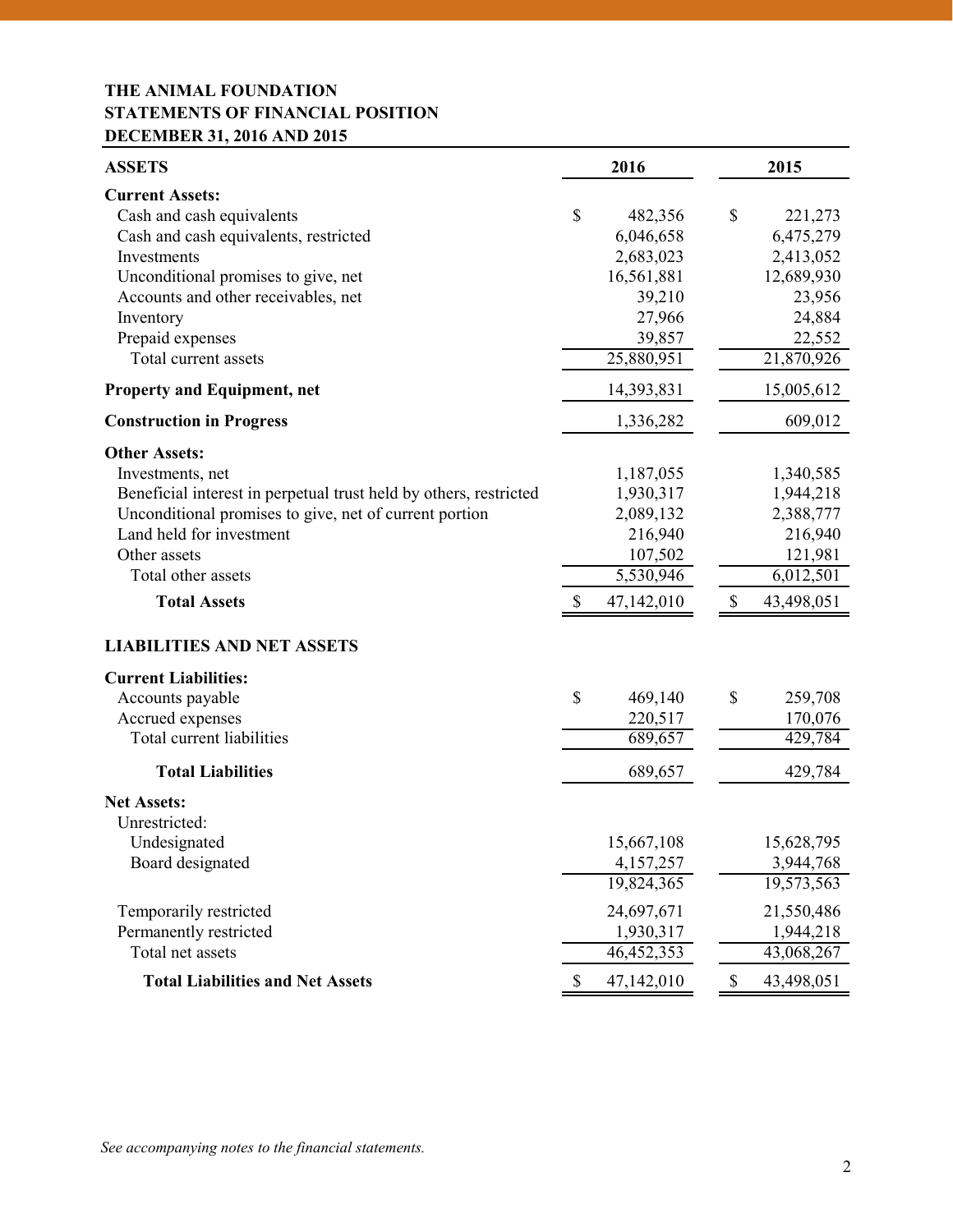# **THE ANIMAL FOUNDATION STATEMENTS OF ACTIVITIES YEARS ENDED DECEMBER 31, 2016 AND 2015**

|                                                              | 2016               | 2015 |               |  |
|--------------------------------------------------------------|--------------------|------|---------------|--|
| <b>Unrestricted Net Assets</b>                               |                    |      |               |  |
| Revenue and other support:                                   |                    |      |               |  |
| Contract revenue                                             | \$<br>4,236,284    | \$   | 4,189,628     |  |
| Program revenue, net of discounts of \$771,705 and \$671,888 | 1,671,980          |      | 1,984,351     |  |
| Contributions                                                | 982,714            |      | 606,589       |  |
| In-kind donations                                            | 357,521            |      | 431,676       |  |
| Special events, net of expenses of \$84,663 and \$69,457     | 306,183            |      | 161,996       |  |
| Investment income                                            | 103,300            |      | 132,893       |  |
| Miscellaneous                                                | 41,081             |      | 42,576        |  |
| Net assets released from donor restrictions                  | 1,480,720          |      | 446,251       |  |
|                                                              | 9,179,783          |      | 7,995,960     |  |
| Expenses:                                                    |                    |      |               |  |
| Program services                                             | 7,311,155          |      | 7,399,044     |  |
| Supporting services:                                         |                    |      |               |  |
| Fundraising                                                  | 686,632            |      | 518,821       |  |
| Management and general                                       | 1,162,427          |      | 1,053,609     |  |
|                                                              | 9,160,214          |      | 8,971,474     |  |
| Other income (expense):                                      |                    |      |               |  |
| Net realized and unrealized gain (loss) on investments       | 231,233            |      | (167, 785)    |  |
| Increase (decrease) in unrestricted net assets               | 250,802            |      | (1, 143, 299) |  |
| <b>Temporarily Restricted Net Assets</b>                     |                    |      |               |  |
| Contributions                                                | 4,627,905          |      | 14,757,314    |  |
| Net assets released from donor restrictions                  | (1,480,720)        |      | (446, 251)    |  |
| Increase in temporarily restricted net assets                | 3,147,185          |      | 14,311,063    |  |
| <b>Permanently Restricted Net Assets</b>                     |                    |      |               |  |
| Net realized and unrealized losses on investments            | (13,901)           |      | (95, 697)     |  |
| Decrease in permanently restricted net assets                | (13,901)           |      | (95, 697)     |  |
| <b>Increase in Net Assets</b>                                | 3,384,086          |      | 13,072,067    |  |
| <b>Net Assets, Beginning of Year</b>                         | 43,068,267         |      | 29,996,200    |  |
| <b>Net Assets, End of Year</b>                               | \$<br>46, 452, 353 | \$   | 43,068,267    |  |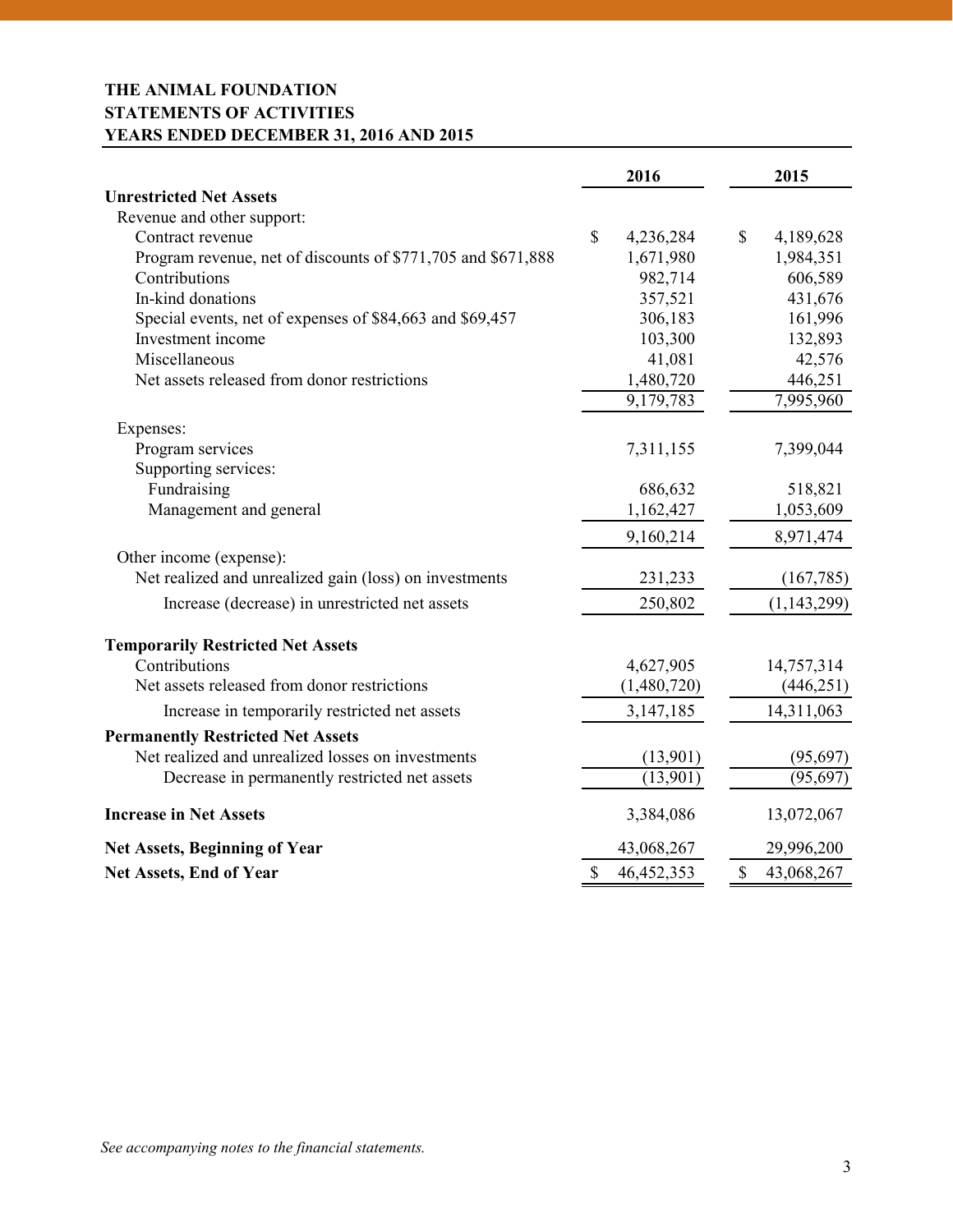# **THE ANIMAL FOUNDATION STATEMENT OF FUNCTIONAL EXPENSES YEAR ENDED DECEMBER 31, 2016**

| Program Services               |             |                          |                  |                          |                          |             |                  |                          |                           |             |
|--------------------------------|-------------|--------------------------|------------------|--------------------------|--------------------------|-------------|------------------|--------------------------|---------------------------|-------------|
|                                | Adoptions   | Behavior                 | Public<br>Clinic | Foster                   | Rescue                   | Shelter     | Total<br>Program | Fundraising              | Management<br>and General | Total       |
| Advertising                    | \$          | \$                       | S                | \$                       | \$                       | \$          | \$               | \$<br>43,053             | \$                        | 43,053<br>S |
| Animal care                    | 149,189     | 2,023                    | 171,556          | 1,667                    | 55                       | 135,261     | 459,751          | 600                      | 610                       | 460,961     |
| Bad debt                       | 210         |                          |                  |                          | $\blacksquare$           | 59,369      | 59,579           |                          |                           | 59,579      |
| Building maintenance           | 11,294      | 938                      | 950              | 26                       | 15                       | 37,431      | 50,654           | 1,026                    | 1,859                     | 53,539      |
| Clinic expense allocation      | 96,028      |                          |                  |                          | $\overline{\phantom{a}}$ | 652,684     | 748,712          | $\overline{\phantom{0}}$ | $\overline{\phantom{0}}$  | 748,712     |
| Credit card fees               | 6,762       | $\blacksquare$           | 6,155            |                          | $\overline{\phantom{a}}$ | 3,024       | 15,941           | 11,299                   | 144                       | 27,384      |
| Depreciation                   | 313,394     | $\overline{\phantom{a}}$ | 3,381            | 88                       | 612                      | 286,688     | 604,163          | 5,877                    | 9,085                     | 619,125     |
| Direct mail program            |             |                          |                  |                          | $\overline{\phantom{a}}$ |             |                  | 58,065                   |                           | 58,065      |
| Donated facilities             | 120,817     | $\blacksquare$           | 3,752            | 490                      | 274                      | 99,255      | 224,588          | 1,086                    | 3,025                     | 228,699     |
| Donated materials and supplies | 79,504      |                          | $\blacksquare$   |                          | $\blacksquare$           | 18,802      | 98,306           | 481                      |                           | 98,787      |
| Donated professional services  | 20,367      |                          | 1,052            |                          |                          | 912         | 22,331           | 7,534                    |                           | 29,865      |
| Dues and subscriptions         | 2,928       |                          | 1,323            | 725                      | 161                      | 4,414       | 9,551            | 25,597                   | 11,330                    | 46,478      |
| Employee benefits              | 62,959      | 6,040                    | 2,847            | 3,965                    | 8,324                    | 154,640     | 238,775          | 5,932                    | 42,202                    | 286,909     |
| Equipment repairs              | 11,729      | 15                       | 1,079            |                          | 297                      | 7,615       | 20,735           | 5,676                    | 10,966                    | 37,377      |
| Insurance                      | 50,452      | 11                       | 3,278            | 157                      | 502                      | 22,253      | 76,653           | 1,721                    | 18,888                    | 97,262      |
| Miscellaneous                  | 4,025       | 111                      | 896              | 53                       | 217                      | 9,743       | 15,045           | 5,136                    | 26,963                    | 47,144      |
| Printing and postage           | 773         |                          | 670              | 503                      | $\overline{\phantom{a}}$ | 9           | 1,955            | 28,390                   | 1,191                     | 31,536      |
| Professional services          | 16,653      | 453                      | 3,253            | 3,268                    | 901                      | 132,112     | 156,640          | 148,481                  | 80,380                    | 385,501     |
| Recruitment and retention      | 187         | 5                        | 189              | 5                        | 5                        | 483         | 874              | 135                      | 19,635                    | 20,644      |
| Rent expenses                  | 25,762      |                          | 354              |                          | 146                      | 5,512       | 31,774           | 3,024                    | 1,674                     | 36,472      |
| Safety and security            | 5,260       |                          | 421              | 112                      | 94                       | 6,421       | 12,308           | 832                      | 1,037                     | 14,177      |
| Salaries and related expenses  | 1,175,255   | 78,122                   | 318,133          | 89,540                   | 74,269                   | 2,316,169   | 4,051,488        | 317,933                  | 903,365                   | 5,272,786   |
| Supplies                       | 5,186       | 1,301                    | 2,750            | 73                       | $\blacksquare$           | 9,813       | 19,123           | 8,278                    | 16,926                    | 44,327      |
| Telephone and internet         | 4,498       |                          | 852              | 214                      | 228                      | 4,476       | 10,268           | 3,098                    | 4,806                     | 18,172      |
| Travel and auto expenses       |             |                          |                  |                          | 803                      | 1,309       | 2,112            | 1,558                    | 3,951                     | 7,621       |
| <b>Utilities</b>               | 151,721     |                          | 3,886            | 508                      | 284                      | 53,818      | 210,217          | 1,820                    | 4,390                     | 216,427     |
| Volunteer expenses             | 90,824      |                          |                  | $\overline{\phantom{0}}$ | $\blacksquare$           | 78,788      | 169,612          |                          |                           | 169,612     |
|                                | \$2,405,777 | $\mathbb{S}$<br>89,019   | \$526,777        | \$101,394                | $\mathbb{S}$<br>87,187   | \$4,101,001 | \$7,311,155      | \$<br>686,632            | \$1,162,427               | \$9,160,214 |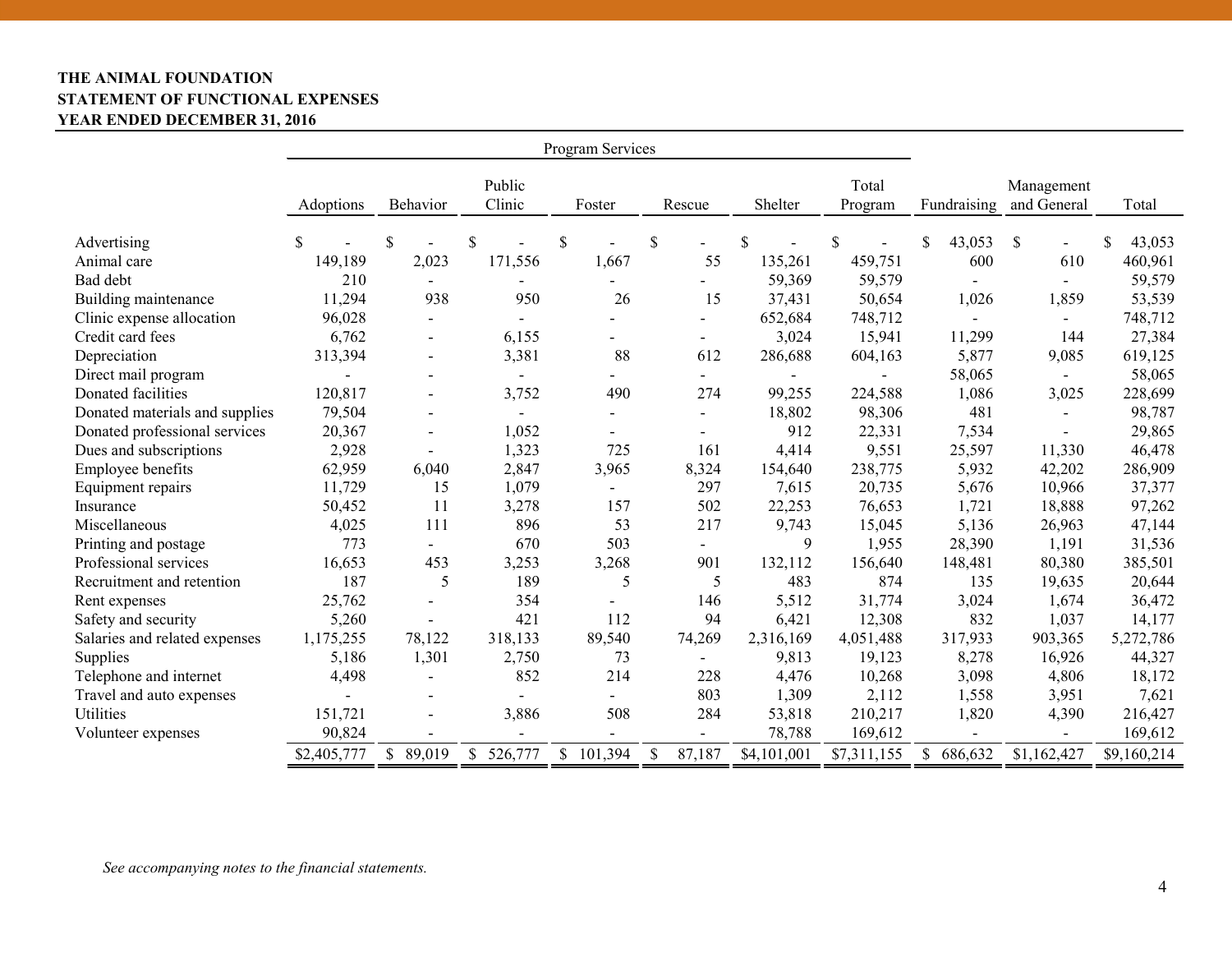# **THE ANIMAL FOUNDATION STATEMENT OF FUNCTIONAL EXPENSES YEAR ENDED DECEMBER 31, 2015**

| Program Services               |              |                          |             |              |                                 |             |              |                        |                           |              |
|--------------------------------|--------------|--------------------------|-------------|--------------|---------------------------------|-------------|--------------|------------------------|---------------------------|--------------|
|                                |              |                          | Public      |              |                                 |             | Total        |                        | Management                |              |
|                                | Adoptions    | Behavior                 | Clinic      | Foster       | Rescue                          | Shelter     | Program      | Fundraising            | and General               | Total        |
| Advertising                    | 66,186<br>\$ | \$                       | 1,200<br>\$ | \$<br>313    | $\mathcal{S}$<br>$\overline{a}$ | \$          | \$<br>67,699 | $\mathbb{S}$<br>14,554 | $\boldsymbol{\mathsf{S}}$ | \$<br>82,253 |
| Animal care                    | 194,318      | 8,469                    | 168,168     | 250          | 140                             | 144,716     | 516,061      | 553                    | 3,041                     | 519,655      |
| Bad debt                       |              | $\blacksquare$           |             |              | $\blacksquare$                  | 74,077      | 74,077       | 65                     | $\overline{a}$            | 74,142       |
| Building maintenance           | 13,554       | 57                       | 455         | 27           | 15                              | 37,211      | 51,319       | 77                     | 918                       | 52,314       |
| Clinic expense allocation      | 94,059       |                          |             |              |                                 | 629,871     | 723,930      |                        |                           | 723,930      |
| Credit card fees               | 7,966        |                          | 6,396       | 3            |                                 | 3,145       | 17,510       | 6,556                  | 5                         | 24,071       |
| Depreciation                   | 318,860      | $\blacksquare$           | 12,477      | 92           | 59                              | 287,929     | 619,417      | 7,018                  | 12,075                    | 638,510      |
| Donated car expenses           |              | $\overline{\phantom{a}}$ |             |              |                                 |             |              | 13,697                 |                           | 13,697       |
| Donated facilities             | 75,405       | $\blacksquare$           | 1,013       | 3,093        | 3,093                           | 128,973     | 211,577      | 2,865                  | 15,092                    | 229,534      |
| Donated materials and supplies | 77,452       | $\blacksquare$           | 1,003       |              | $\blacksquare$                  | 28,793      | 107,248      | 33                     | $\sim$                    | 107,281      |
| Donated professional services  | 61,468       |                          | 1,496       |              | $\overline{\phantom{0}}$        | 2,162       | 65,126       | 28,466                 | 291                       | 93,883       |
| Dues and subscriptions         | 2,690        | 37                       | 1,195       | 796          | 51                              | 3,598       | 8,367        | 9,067                  | 15,322                    | 32,756       |
| Employee benefits              | 67,711       | 3,561                    | 9,925       | 2,180        | 4,336                           | 152,746     | 240,459      | 5,662                  | 23,999                    | 270,120      |
| Equipment repairs              | 16,703       | 43                       | 813         | 277          | $\blacksquare$                  | 8,553       | 26,389       | 1,694                  | 10,420                    | 38,503       |
| Insurance                      | 39,796       |                          | 1,681       | 120          | 67                              | 20,892      | 62,556       | 2,368                  | 16,177                    | 81,101       |
| Miscellaneous                  | 6,193        | 46                       | 1,420       | 99           | 91                              | 9,931       | 17,780       | 21,397                 | 10,970                    | 50,147       |
| Printing                       | 1,618        |                          | 3,015       | 297          |                                 | 703         | 5,633        | 13,504                 | 592                       | 19,729       |
| Professional services          | 30,850       | 339                      | 8,583       | 1,690        | 968                             | 173,905     | 216,335      | 85,159                 | 108,992                   | 410,486      |
| Promotion fees                 |              |                          |             |              |                                 |             |              | 585                    |                           | 585          |
| Recruitment and retention      | 421          |                          | 103         | 6            | 3                               | 721         | 1,254        | 458                    | 10,874                    | 12,586       |
| Rent expenses                  | 27,731       | $\overline{a}$           | 1,774       | 135          | 219                             | 5,602       | 35,461       | 241                    | 1,644                     | 37,346       |
| Safety and security            | 5,422        |                          | 542         | 110          | 62                              | 5,788       | 11,924       | 279                    | 531                       | 12,734       |
| Salaries and related expenses  | 1,173,326    | 49,270                   | 372,061     | 64,412       | 53,191                          | 2,182,061   | 3,894,321    | 283,963                | 800,608                   | 4,978,892    |
| Supplies                       | 9,408        | 16,041                   | 3,329       | 273          | 42                              | 24,281      | 53,374       | 11,597                 | 8,765                     | 73,736       |
| Telephone and internet         | 3,856        |                          | 659         | 115          | 66                              | 3,132       | 7,828        | 1,745                  | 3,679                     | 13,252       |
| Travel and auto expenses       | 686          | 47                       | 932         | 98           | 8                               | 6,938       | 8,709        | 5,233                  | 4,292                     | 18,234       |
| Utilities                      | 165,442      | $\overline{a}$           | 5,031       | 658          | 367                             | 88,215      | 259,713      | 1,985                  | 5,322                     | 267,020      |
| Volunteer expenses             | 50,914       |                          |             |              | $\overline{a}$                  | 44,063      | 94,977       |                        |                           | 94,977       |
|                                | \$2,512,035  | $\mathbb{S}$<br>77,910   | \$603,271   | \$<br>75,044 | \$<br>62,778                    | \$4,068,006 | \$7,399,044  | \$518,821              | \$1,053,609               | \$8,971,474  |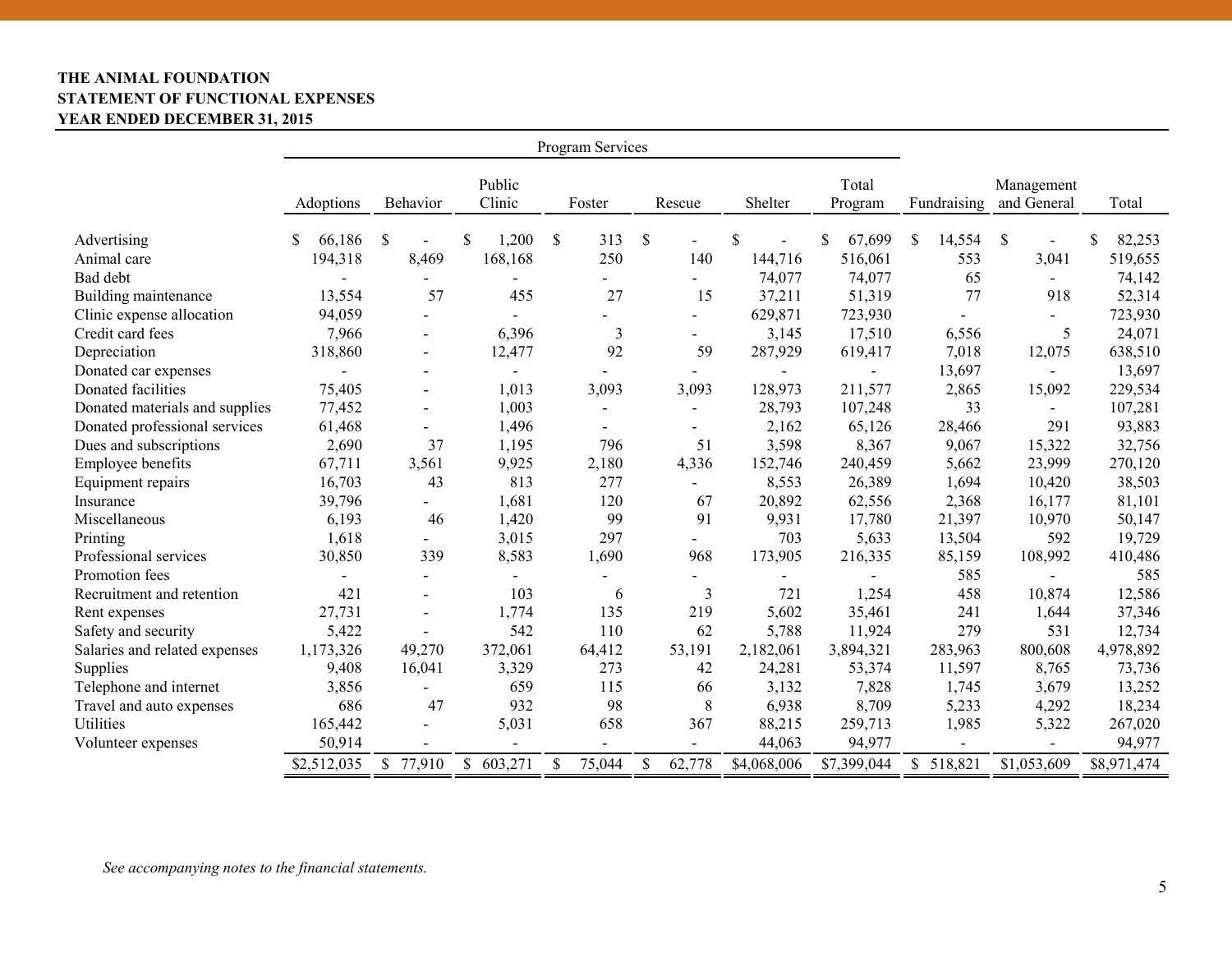# **THE ANIMAL FOUNDATION STATEMENTS OF CASH FLOWS YEARS ENDED DECEMBER 31, 2016 AND 2015**

|                                                             | 2016                                   | 2015                                   |
|-------------------------------------------------------------|----------------------------------------|----------------------------------------|
| <b>Cash Flows from Operating Activities</b>                 |                                        |                                        |
| Increase in net assets                                      | \$<br>3,384,086                        | 13,072,067                             |
| Adjustments to reconcile increase in net assets             |                                        |                                        |
| to net cash provided by operating activities:               |                                        |                                        |
| Amortization of unconditional promise to give               | (9,806)                                | (6,649)                                |
| Discount of unconditional promise to give to present value  |                                        | 132,042                                |
| Bad debt                                                    | 59,579                                 | 74,142                                 |
| Depreciation                                                | 619,125                                | 638,510                                |
| Amortization of premium (discount) on investment in bonds   | (4,273)                                | (6,169)                                |
| Net realized and unrealized (gain) loss on investments      | (217, 332)                             | 263,482                                |
| Changes in operating assets and liabilities:                |                                        |                                        |
| (Increase) decrease in unconditional promises to give       | (3,562,500)                            | (8,824,072)                            |
| (Increase) decrease in accounts and other receivables       | (74, 833)                              | (68, 532)                              |
| (Increase) decrease in inventory                            | (3,082)                                | 30,802                                 |
| (Increase) decrease in prepaid expenses                     | (17,305)                               | 22,350                                 |
| (Increase) decrease in other asset                          | 14,479                                 | (11,703)                               |
| Increase (decrease) in accounts payable                     | 209,432                                | 104,736                                |
| Increase (decrease) in accrued expenses                     | 50,441                                 | 15,129                                 |
| Increase (decrease) in unearned revenue                     |                                        | (243)                                  |
| Net cash provided by operating activities                   | 448,011                                | 5,435,892                              |
| <b>Cash Flows from Investing Activities</b>                 |                                        |                                        |
| Proceeds from sale of investments                           | 1,181,122                              | 1,172,458                              |
| Purchase of investments                                     | (1,062,057)                            | (639,904)                              |
| Purchase of property and equipment                          | (7, 344)                               | (23, 153)                              |
| Construction in progress expenditures                       | (727, 270)                             | (186, 854)                             |
| Net cash provided by (used in) investing activities         | (615, 549)                             | 322,547                                |
| <b>Net Increase (Decrease) in Cash and Cash Equivalents</b> | (167, 538)                             | 5,758,439                              |
| <b>Cash and Cash Equivalents, Beginning of Year</b>         | 6,696,552                              | 938,113                                |
| <b>Cash and Cash Equivalents, End of Year</b>               | \$<br>6,529,014                        | $\boldsymbol{\mathsf{S}}$<br>6,696,552 |
| <b>Cash and Cash Equivalents, Unrestricted</b>              | \$<br>482,356                          | \$<br>221,273                          |
| <b>Cash and Cash Equivalents, Restricted</b>                | 6,046,658                              | 6,475,279                              |
|                                                             | $\boldsymbol{\mathsf{S}}$<br>6,529,014 | $\boldsymbol{\mathsf{S}}$<br>6,696,552 |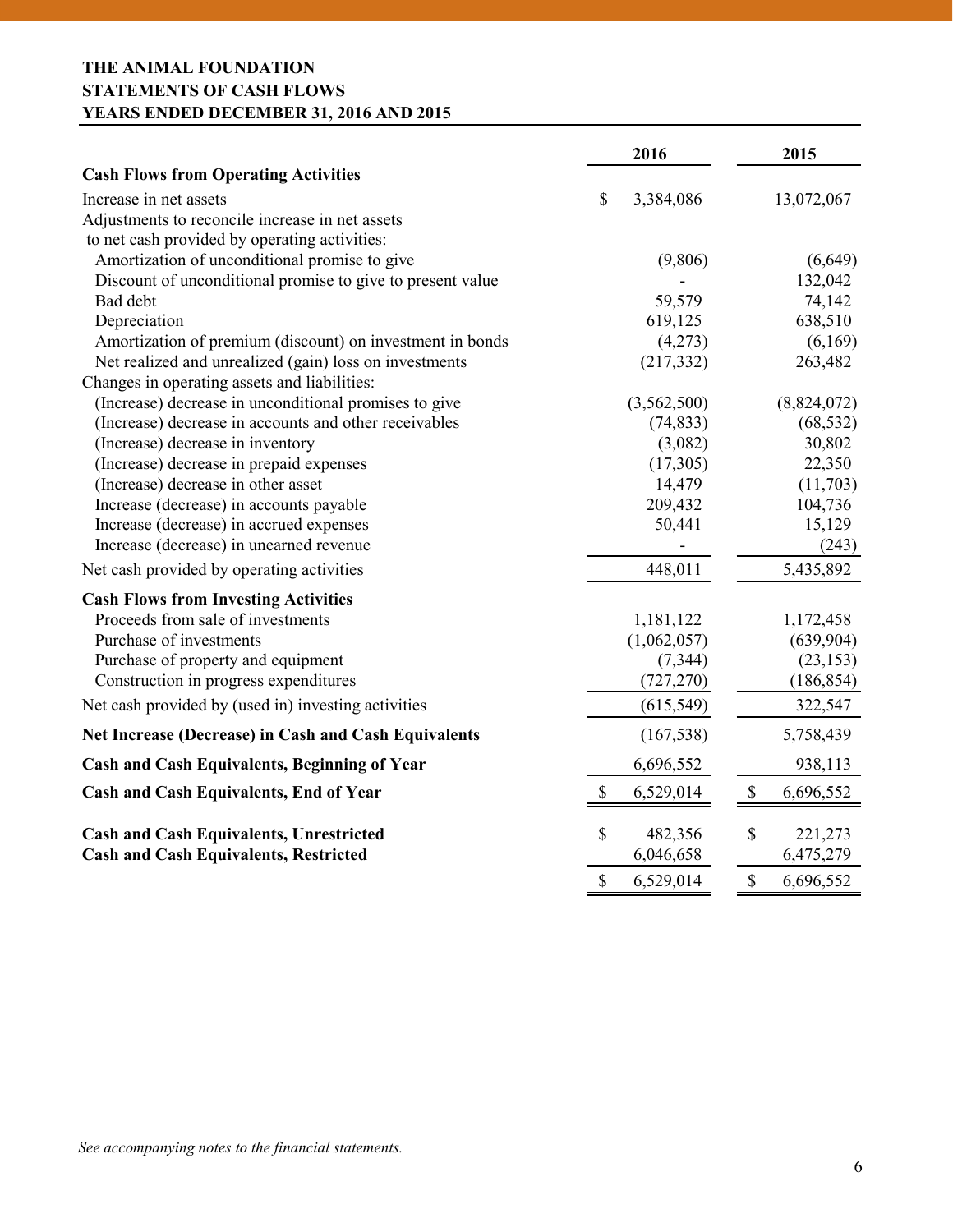# **NOTE 1 – NATURE OF ORGANIZATION**

The Animal Foundation (the Foundation) was incorporated in March 1978. The Foundation is a public, nonprofit, multi-service agency whose mission is to save the lives of all healthy and treatable animals in the Las Vegas valley. The vision is to promote a humane and compassionate community for all animals. The Foundation operates the Valley's largest open-admission shelter, lost and found services, rabies observation, foster home and adoption services, affordable vaccination clinic, low-cost spaying and neutering services, community education, and humane and sensitive euthanasia.

The Foundation receives most of its revenues and support from the Southern Nevada region. During 2016 and 2015, 46% and 52%, respectively, of operating support was collectively generated from contracts with the City of Las Vegas, the City of North Las Vegas and Clark County. When non-recurring net pledges received as part of the building expansion project are included, the percentage of total support from municipalities totals 34% and 83% during 2016 and 2015, respectively.

#### **NOTE 2 – SUMMARY OF SIGNIFICANT ACCOUNTING POLICIES**

This summary of significant accounting policies of the Foundation is presented to assist in understanding the Foundation's financial statements. The financial statements and notes are representations of the Foundation's management, which is responsible for their integrity and objectivity. These accounting policies conform to accounting principles generally accepted in the United States of America and have been consistently applied in the preparation of the financial statements.

#### **Basis of Accounting**

The financial statements of the Foundation have been prepared on the accrual basis of accounting and accordingly reflect all significant receivables, payables, and other liabilities.

#### **Basis of Presentation**

The accompanying financial statements have been presented in accordance with accounting principles generally accepted in the United States of America applicable to not-for-profit organizations, principally Accounting Standards Codification (ASC) 958, *Not-for-Profit Entities*. Under ASC 958, the Foundation is required to report information regarding its financial position and changes in financial position according to three classes of net assets; unrestricted net assets, temporarily restricted net assets and permanently restricted net assets.

#### **Estimates**

 The preparation of financial statements in conformity with accounting principles generally accepted in the United States of America requires management to make estimates and judgments that affect the reported amounts of assets, liabilities, revenues and expenses. Accordingly, actual results could differ from those estimates.

#### **Reclassification and Correction**

Certain amounts in the prior financial statements have been reclassified for comparative purposes to conform to the presentation in the current period financial statements. In addition, management has adjusted the 2015 revenues to correct a duplicate entry that was discovered during 2016. The accompanying financial statements reflect the restated balances.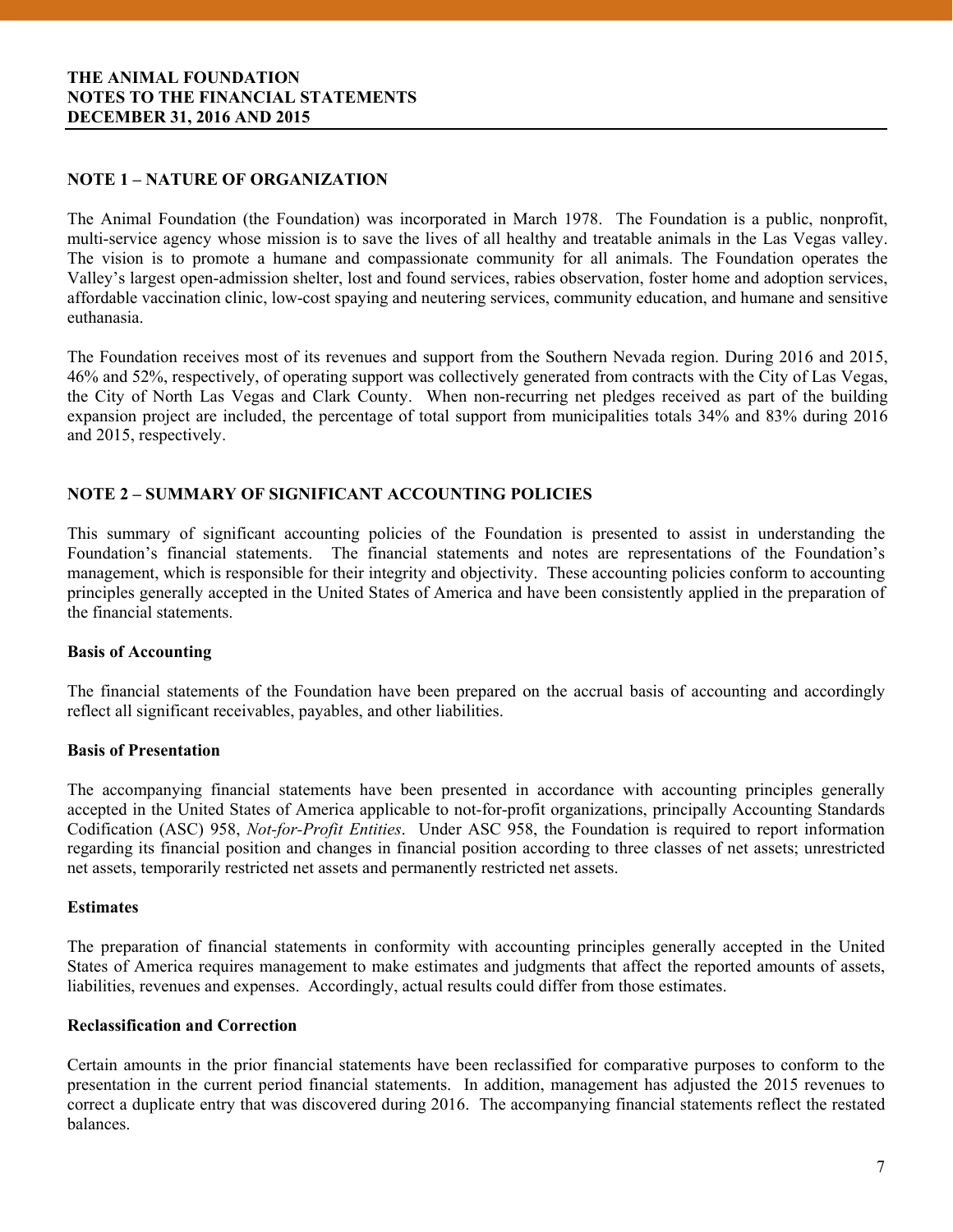# **NOTE 2 – SUMMARY OF SIGNIFICANT ACCOUNTING POLICIES (Continued)**

#### **Cash and Cash Equivalents**

For the purpose of the statement of cash flows, the Foundation considers all highly liquid investments available for current use with an original maturity of three months or less to be cash equivalents.

The Foundation has concentrated its credit risk for cash by maintaining deposits in financial institutions, which at times may exceed amounts covered by insurance provided by the U.S. Federal Deposit Insurance Corporation (FDIC). The Foundation has not experienced any losses in such accounts and believes it is not exposed to any significant credit risk to cash.

#### **Accounts Receivable**

Accounts receivable consist primarily of fees due from program services and are non-interest bearing. Accounts receivable are stated at unpaid balances, less an allowance for doubtful accounts. The Foundation provides for losses on accounts receivable using the allowance method. It is the Foundation's policy to charge off uncollectible accounts receivable when management determines the receivable will not be collected. As of December 31, 2016, and 2015, the estimated allowance for uncollectible accounts to accounts receivable was \$34,000 and \$34,000, respectively.

# **Inventory**

Inventories primarily consist of medical supplies and equipment, as well as animal microchips. Inventory costs are measured using the first in, first out (FIFO) inventory method, and valued based on the lower of cost or market.

### **Investments**

Investments in debt and equity securities with readily determinable fair values are carried at fair value based on quoted prices in active markets (all Level 1 measurements) in the Statement of Financial Position. Unrealized gains and losses are included in the accompanying Statement of Activities. The Foundation initially records its real estate investments at the fair value as of the dates the investments are donated to the Foundation and thereafter carries such investments primarily at current appraised values (Level 2 measurements). The Foundation considers the measurement of its beneficial interest in the trust to be a Level 3 measurement within the fair value hierarchy because even though that measurement is based on the fair values of the trust assets reported by the trustee, the Foundation will never receive those assets or have the ability to direct the trustee to redeem them. Investments in bonds are reported net of premium amortization of \$18,642 and \$22,915 for the years ended December 31, 2016 and 2015, respectively.

#### **Property and Equipment**

 The Foundation capitalizes significant expenditures for property and equipment at cost, generally those that exceed \$1,000. Property and equipment that are contributed to the Foundation are recorded at the approximate fair value at the date of donation. Depreciation is computed using the straight-line method over the estimated useful lives of the assets, which range between three to thirty-nine years.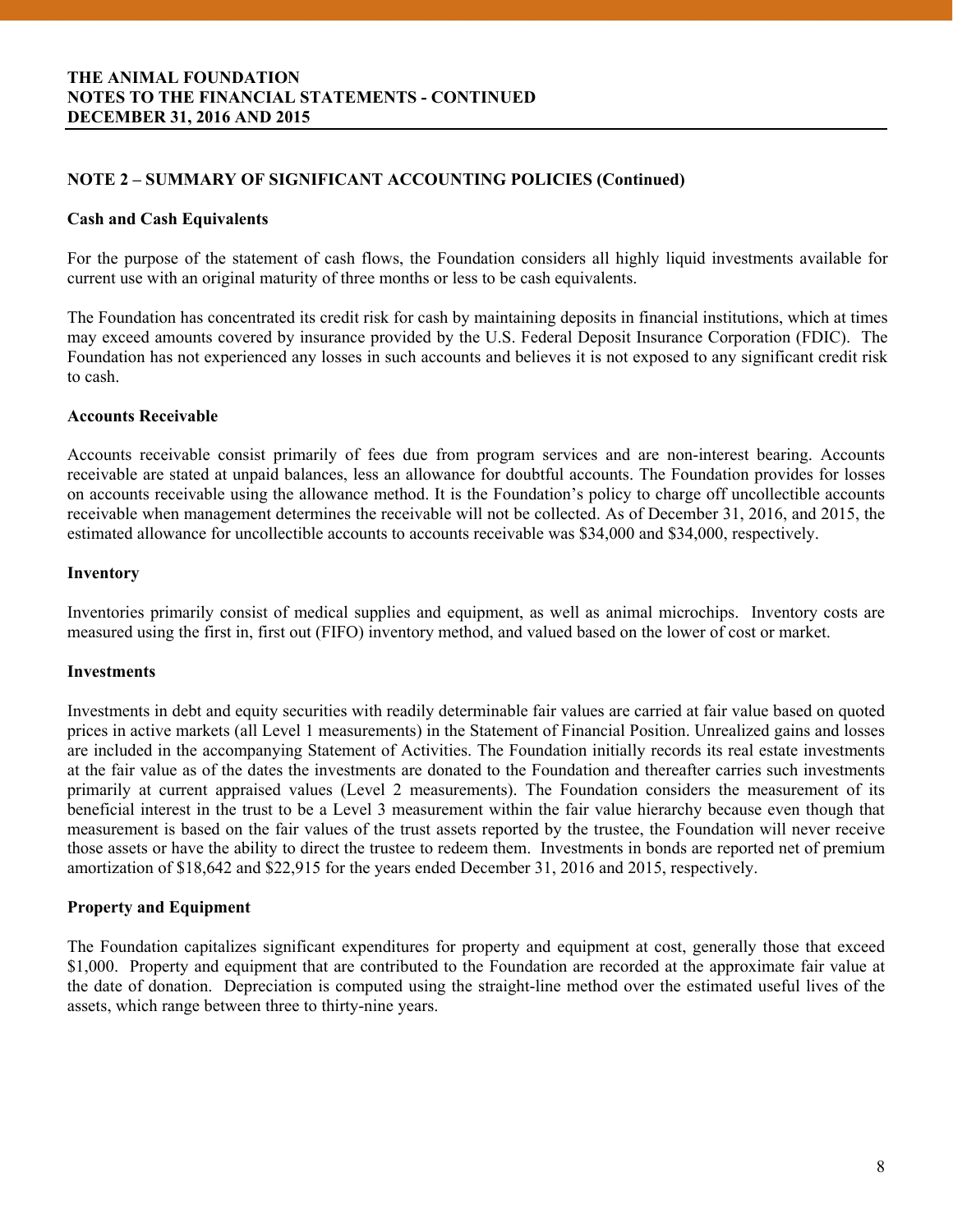# **NOTE 2 – SUMMARY OF SIGNIFICANT ACCOUNTING POLICIES (Continued)**

#### **Contributed Materials, Services and Facilities**

Generally, donated materials and facilities, if significant in amount, are recorded at their fair market value, provided the Foundation has a clearly measurable and objective basis for determining the value. In the case of materials where such values cannot reasonably be determined, the donation is not recorded. Donated professional services are recognized if the services received (a) create or enhance long-lived assets or (b) require specialized skills, are provided by individuals possessing those skills, and would typically need to be purchased if not provided by donation.

The Foundation recognized the following in-kind donations in the following years:

|                           | 2016      | 2015      |
|---------------------------|-----------|-----------|
| Donated use of facilities | \$228,699 | \$229,534 |
| Materials and supplies    | 98,957    | 107,281   |
| Professional services     | 29,865    | 94,861    |
|                           | \$357,521 | 431,676   |

Unpaid volunteers have donated their time to the Foundation's programs. The value of such services has not been reflected in the accompanying financial statements since the volunteers' time does not meet the criteria for recognition as contributed services.

#### **Revenue Recognition**

Contributions received are recorded as unrestricted, temporarily restricted, or permanently restricted support, depending on the existence and/or nature of any donor restrictions. All donor-restricted support is reported as an increase in temporarily or permanently restricted net assets, depending on the nature of the restriction. When a restriction expires by a stipulated time restriction lapsing or by the purpose of the restriction having been accomplished, temporarily restricted net assets are reclassified to unrestricted net assets and reported in the statement of activities as net assets released from restrictions. Donor restricted contributions whose restrictions are met in the same period received are reported as unrestricted support.

Program revenues are earned at the time services are rendered. At times, discounts are offered against program fees. These discounts are recognized as a reduction in the Statement of Activities in accordance with FASB ASC 958-605- 45-2, *Revenue Recognition*. For the years ended December 31, 2016 and 2015, program revenues were recorded net of discounts of \$771,705 and \$671,888, respectively.

#### **Income Taxes**

In February 1979, the Foundation received notification from the Internal Revenue Service that the Foundation is exempt from federal income tax under Section 501(c)(3) of the Internal Revenue Code and has been classified as a public charity under Section  $509(a)(2)$ . Therefore, no provision for income taxes is made in the accompanying financial statements.

Management has evaluated the tax positions taken within their tax returns and does not believe there are any significant uncertain positions taken on the returns. Therefore, no provision or liability for uncertain tax positions has been included in these financial statements.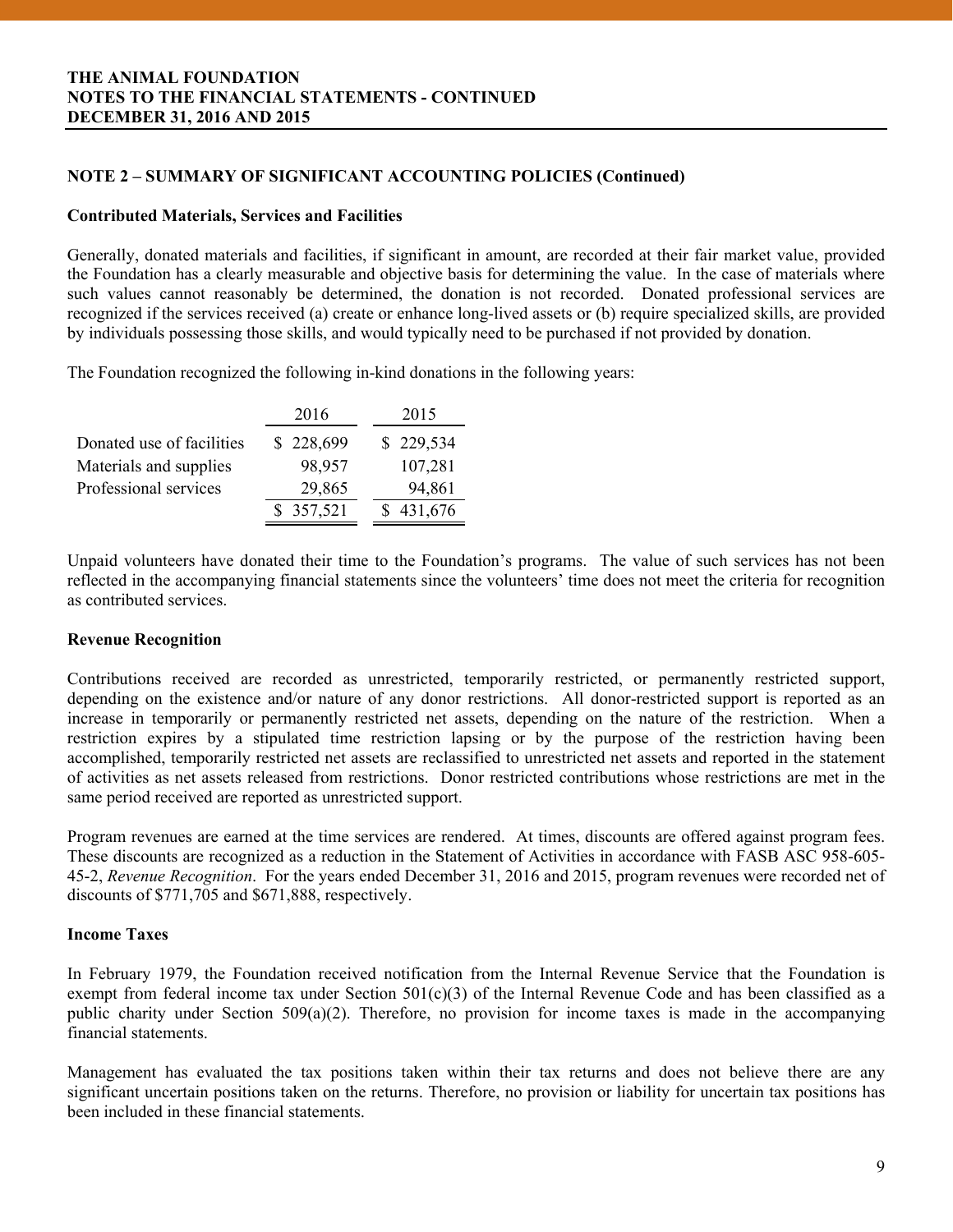# **NOTE 2 – SUMMARY OF SIGNIFICANT ACCOUNTING POLICIES (Continued)**

# **Income Taxes (Continued)**

The Foundation is no longer subject to potential income tax examinations by tax authorities for years before 2013.

### **Functional Expenses**

The costs of providing the various programs and other activities have been summarized on a functional basis in the statements of activities and functional expenses. Accordingly, certain costs have been allocated among the programs and supporting services benefited, based on management's estimates.

# **Advertising**

Advertising costs are expensed as incurred.

#### **New Accounting Pronouncements**

In May 2014, the FASB issued ASU 2014-09 (Topic 606) pertaining to revenue from contracts with customers, including a number of subsequent updating pronouncements. This pronouncement is effective for non-public companies for annual periods beginning after December 15, 2018, with early adoption permitted for periods beginning after December 15, 2016. Although a final determination of the potential impact of this new accounting pronouncement has not yet been completed, it appears that the substance of the new accounting principle, which is to change current revenue recognition guidance to a single, principle-based model that requires an entity to recognize revenue in a manner that depicts the transfer of goods or services to its customers at an amount that reflects the consideration to which the entity expects to be entitled in exchange for those goods or services, is consistent with the position of the Foundation's existing revenue recognition practices. Management is still evaluating the effects of this standard on the Foundation's financial statements.

In July 2015, the FASB issued ASU 2015-11 pertaining to simplifying the measurement of inventory. This pronouncement was effective for non-public companies for annual periods beginning after December 15, 2016, with early adoption permitted. Management has not yet evaluated the effects of this standard on the Foundation's financial statements.

In August 2016, the FASB issued ASU 2016-14 pertaining to Not-for-Profit Entities (Topic 958): *Presentation of Financial Statements of Not-for-Profit Entities*. This pronouncement is effective for fiscal years beginning after December 15, 2017, with early adoption permitted. Management has not yet evaluated the effects of this standard on the Foundation's financial statements.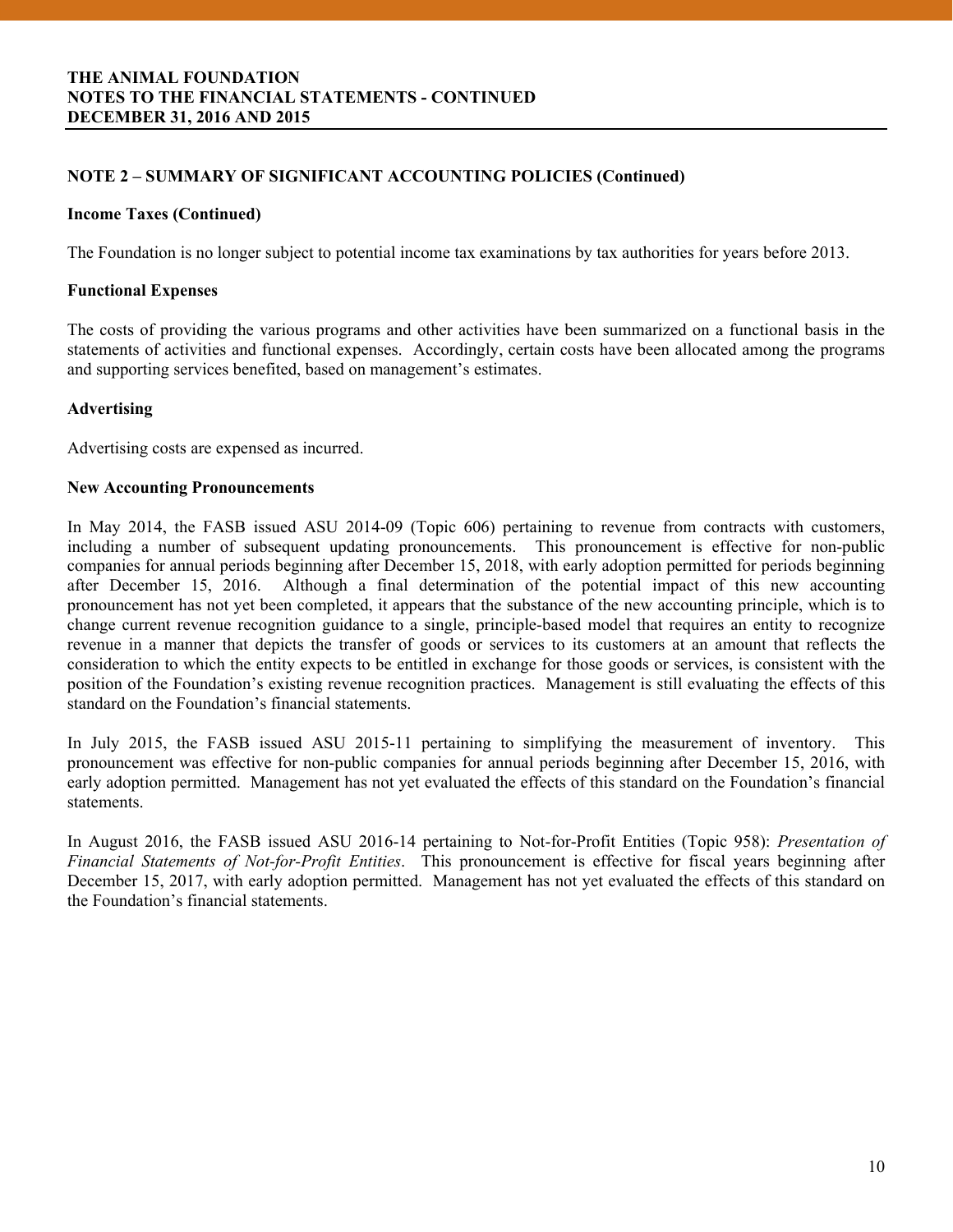# **NOTE 3 – FAIR VALUE MEASUREMENTS**

The following table provides information by level on the fair value of the investments as of December 31, 2016:

|                                        | <b>Quoted Prices</b><br>in Active<br>Markets for<br>Identical<br>Assets<br>Total<br>(Level 1) |   |           | Significant<br>Other<br>Observable<br>Inputs<br>(Level 2) |         | Significant<br>Unobservable<br>Inputs<br>(Level 3) |           |
|----------------------------------------|-----------------------------------------------------------------------------------------------|---|-----------|-----------------------------------------------------------|---------|----------------------------------------------------|-----------|
| Recurring fair value measurements:     |                                                                                               |   |           |                                                           |         |                                                    |           |
| Beneficial interest in perpetual trust | \$1,930,317                                                                                   | S |           | \$                                                        |         | \$                                                 | 1,930,317 |
| <b>Bonds</b>                           | 1,187,055                                                                                     |   | 1,187,055 |                                                           |         |                                                    |           |
| Mutual funds                           | 119,055                                                                                       |   | 119,055   |                                                           |         |                                                    |           |
| <b>Stocks</b>                          | 2,563,968                                                                                     |   | 2,563,968 |                                                           |         |                                                    |           |
| Land held for investment               | 216,940                                                                                       |   |           |                                                           | 216,940 |                                                    |           |
|                                        | \$6,017,335                                                                                   |   | 3,870,078 |                                                           | 216,940 | S                                                  | 1,930,317 |

The following table provides information by level on the fair value of the investments as of December 31, 2015:

|                                        |             |           | <b>Quoted Prices</b> |           |             |           |              |
|----------------------------------------|-------------|-----------|----------------------|-----------|-------------|-----------|--------------|
|                                        |             |           | in Active            |           | Significant |           |              |
|                                        |             |           | Markets for          |           | Other       |           | Significant  |
|                                        |             |           | Identical            |           | Observable  |           | Unobservable |
|                                        |             | Assets    |                      | Inputs    |             |           | Inputs       |
|                                        | Total       | (Level 1) |                      | (Level 2) |             | (Level 3) |              |
| Recurring fair value measurements:     |             |           |                      |           |             |           |              |
| Beneficial interest in perpetual trust | \$1,944,218 | \$        |                      | \$        |             | S         | 1,944,218    |
| <b>Bonds</b>                           | 1,340,585   |           | 1,340,585            |           |             |           |              |
| Land held for investment               | 216,940     |           |                      |           | 216,940     |           |              |
| Mutual funds                           | 118,485     |           | 118,485              |           |             |           |              |
| <b>Stocks</b>                          | 2,294,567   |           | 2,294,567            |           |             |           |              |
|                                        | \$5,914,795 |           | 3,753,637            |           | 216,940     | S         | 1,944,218    |

Fair value for the beneficial interest in perpetual trust is measured using the fair value of the assets held in the trust as reported by the trustee as of December 31, 2016 (see Note 7). The Foundation considers the measurement of its beneficial interest in the trust to be a Level 3 measurement within the fair value hierarchy because even though that measurement is based on the fair values of the trust assets reported by the trustee, the Foundation will never receive those assets or have the ability to direct the trustee to redeem them.

The Foundation recognizes transfers between levels in the fair value hierarchy at the end of the reporting period.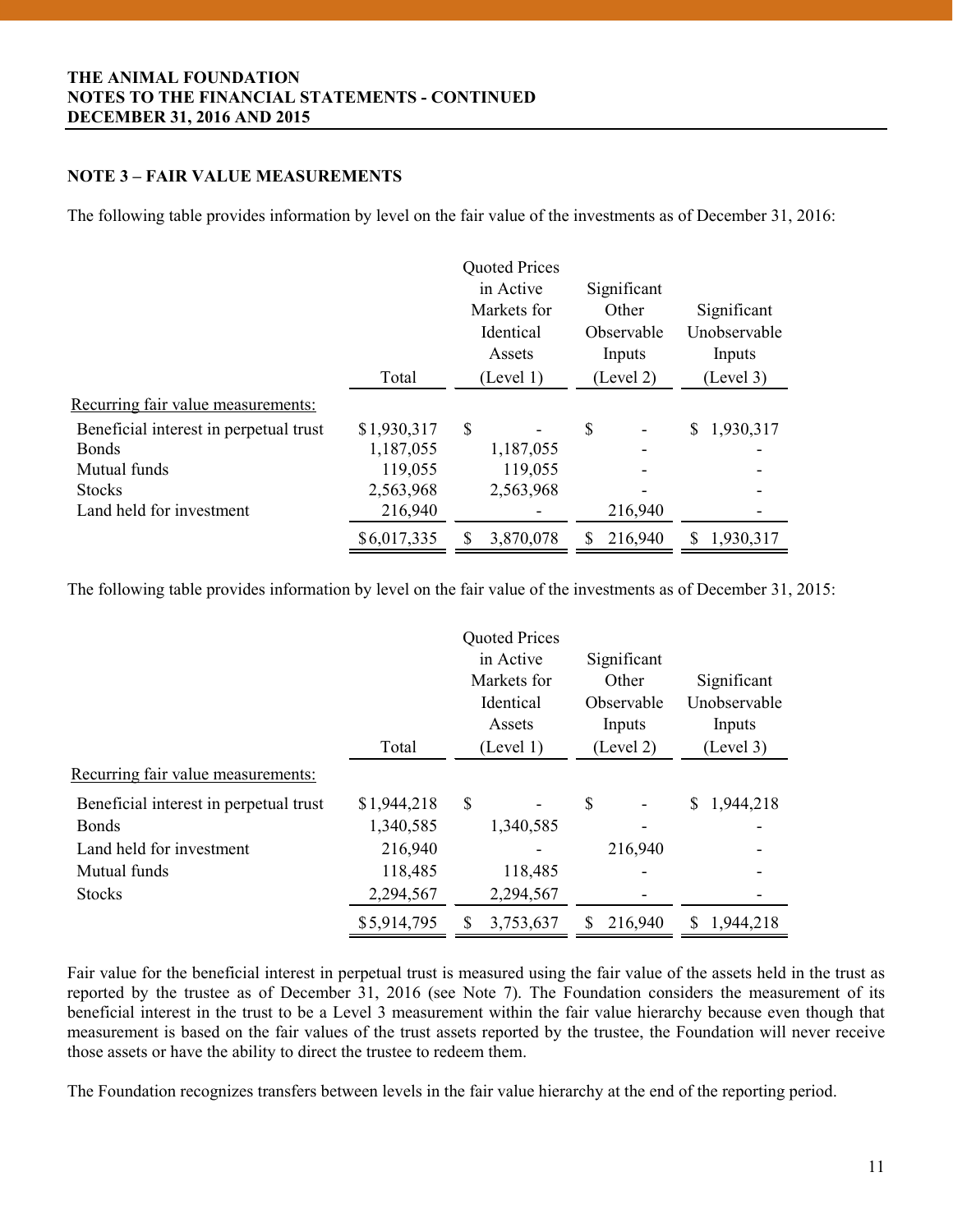# **NOTE 3 – FAIR VALUE MEASUREMENTS (Continued)**

The following table presents information about fair value measurements that use significant unobservable inputs (Level 3):

#### Beneficial interest in perpetual trust

| Balance - January 1, 2016                      | \$1,944,218 |
|------------------------------------------------|-------------|
| Total gains or losses recognized in the change |             |
| in permanently restricted net assets:          |             |
| Change in value of perpetual trust             | (13,901)    |
| Balance - December 31, 2016                    | \$1,930,317 |

The Board of Directors reviews and approves the Foundation's fair value measurement policies and procedures annually. At least annually, the finance committee and the Board determine if the valuation techniques used in fair value measurements are still appropriate.

# **NOTE 4 – UNCONDITIONAL PROMISES TO GIVE**

Unconditional promises to give are recorded as receivables and revenue when received. As of December 31, 2016 and 2015, unconditional promises to give are as follows:

|                                      | 2016         | 2015       |
|--------------------------------------|--------------|------------|
| Receivable in less than one year     | \$16,582,236 | 12,699,736 |
| Receivable in one to five years      | 1,380,000    | 1,490,000  |
| Receivable in more than five years   | 1,330,000    | 1,540,000  |
| Total unconditional promises to give | 19,292,236   | 15,729,736 |
| Less discounts to net present value  | (641, 223)   | (651,029)  |
| Net unconditional promises to give   | \$18,651,013 | 15,078,707 |

The following table presents unconditional promises to give at December 31, 2016 and 2015, as shown on the statement of financial position:

| 2016         | 2015         |
|--------------|--------------|
| \$16,561,881 | \$12,689,930 |
| 2,089,132    | 2,388,777    |
| \$18,651,013 | \$15,078,707 |
|              |              |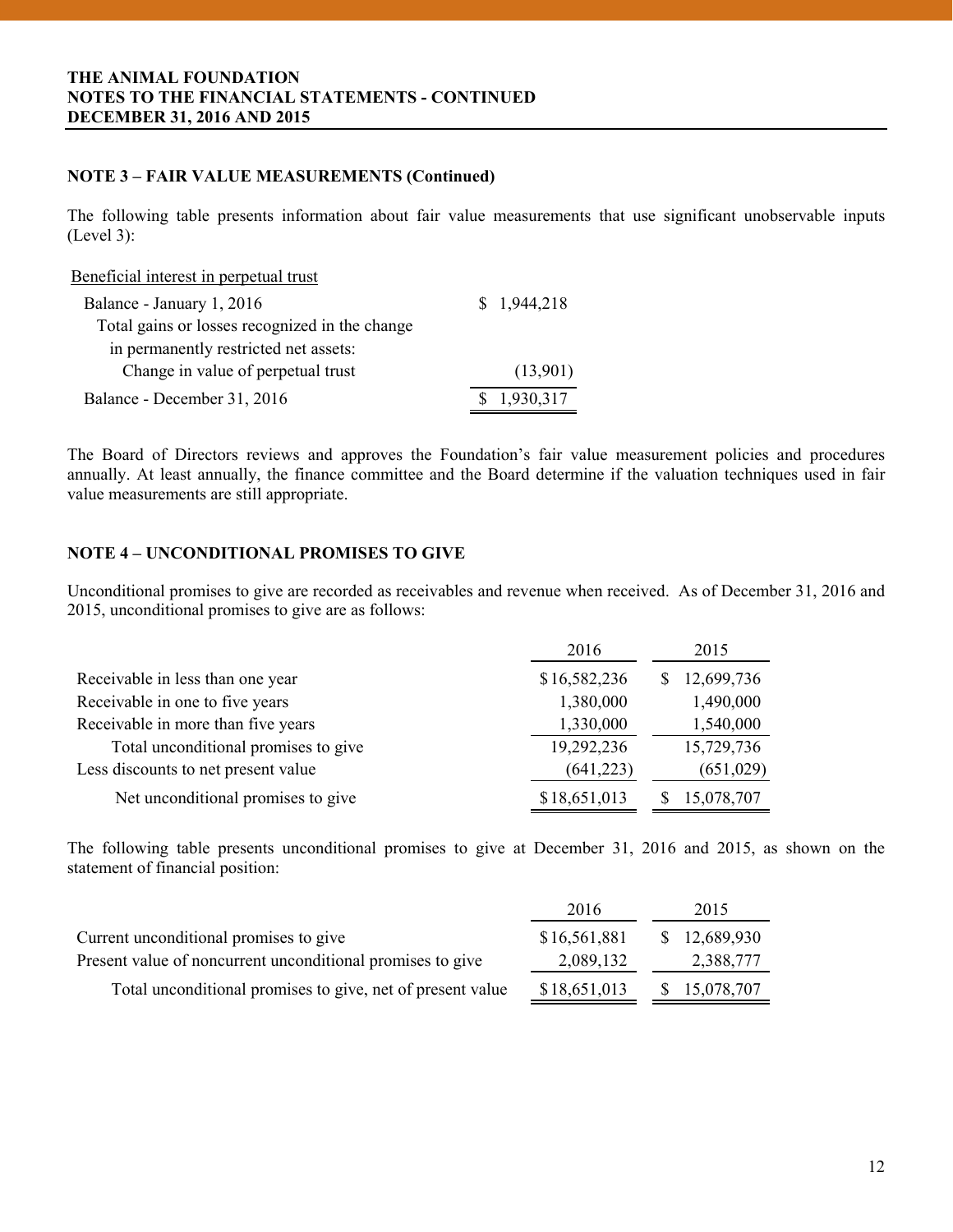# **NOTE 5 – PROPERTY AND EQUIPMENT**

As of December 31, 2016 and 2015, property and equipment consisted of the following:

|    | 2016        | 2015         |
|----|-------------|--------------|
| \$ | 20,345,347  | \$20,345,347 |
|    | 137,110     | 131,220      |
|    | 727,339     | 725,884      |
|    | 20,371      | 20,371       |
|    | 21,230,167  | 21,222,822   |
|    | (6,836,336) | (6,217,210)  |
| S  | 14,393,831  | \$15,005,612 |
|    |             |              |

Depreciation expense for the years ended December 31, 2016 and 2015 was \$619,126 and \$638,510, respectively.

#### **NOTE 6 – BUILDING EXPANSION PROJECT**

In 2011, the Foundation resumed plans to expand its facilities. It started a capital campaign to underwrite a campuswide renovation and the development of a new structure to house cats and exotic animal adoption areas, public education facilities, and administrative offices. This campaign has continued through 2016 and beyond to raise funds to complete the project.

As of December 31, 2016 and 2015, costs of \$727,270 and \$609,012 respectively have been capitalized to the construction in progress account. There was no construction interest capitalized during 2016 or 2015.

The expansion plans, deemed the Campus Completion Project, have a total budget of \$31,484,721. Currently, the Foundation has secured \$13,184,006 in municipal appropriations plus \$132,997 to be paid in bond issuance costs, and approximately \$16,416,800 in private donations, of which \$6,035,275 was pledged subsequent to year end. The Foundation is in the process to secure funding through tax-exempt private placement bonds, currently estimated to be \$16,000,000. As of May 31, 2017, the date the financial statements were available to be issued, these terms had not been finalized.

# **NOTE 7 – BENEFICIAL INTEREST IN PERPETUAL TRUST HELD BY OTHERS**

 December 31, 2016, the fair market value of the Foundation's share is \$1,930,317. Changes in the value of the trust During 2013, the Foundation received 33% beneficial interest in a perpetual trust which is held by others. As of have been reported in the statement of activities as increases in permanently restricted net assets. The entire fair value of the underlying assets is included in permanently restricted net assets. The Foundation receives quarterly disbursements of 33% of the income generated by the investments held by the trust.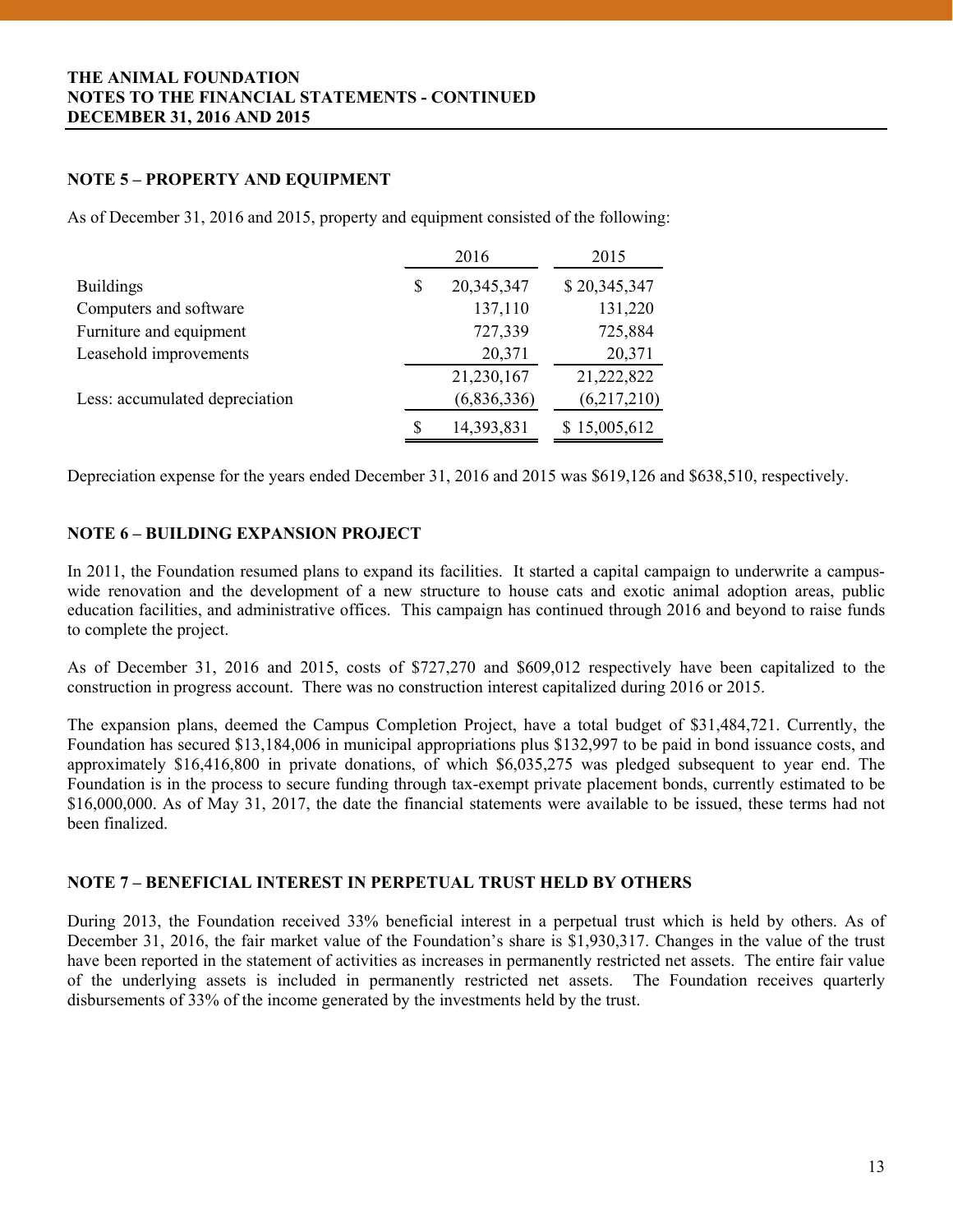# **NOTE 8 – LAND HELD FOR INVESTMENT**

In August 2009, the Foundation had various parcels of land bequeathed to it with the Foundation's ownership of each parcel ranging from 20% to 100%. The various parcels are located in the Pahrump, Nevada area and are held as an investment. The estimated fair value of the real estate based on county assessments was approximately \$216,940 as of December 31, 2016 and 2015.

# **NOTE 9 – TEMPORARILY RESTRICTED NET ASSETS**

Temporarily restricted net assets are held for the following purposes at December 31, 2016 and 2015:

|                            | 2016 |            | 2015 |                          |  |
|----------------------------|------|------------|------|--------------------------|--|
| Adoptions                  | S    |            |      | 194,076                  |  |
| <b>Building</b>            |      | 23,361,100 |      | 21,356,410               |  |
| <b>Lifesaving Programs</b> |      | 1,300,728  |      |                          |  |
| Other programs             |      | 35,843     |      | $\overline{\phantom{0}}$ |  |
|                            |      | 24,697,671 |      | \$21,550,486             |  |

Temporarily restricted net assets consist of cash and cash equivalents of \$6,046,658 and \$6,475,279, and net unconditional promises to give of \$18,651,013 and \$15,075,207 as of December 31, 2016 and 2015, respectively.

# **NOTE 10 – ENDOWMENT**

During 2013, the Board of Directors established an endowment fund for the long-term financial security of the Foundation. As of December 31, 2016, the Board of Directors had designated \$4,157,257 of unrestricted net assets as a general endowment fund to support the mission of the Foundation. Since that amount resulted from an internal designation and is not donor-restricted, it is classified and reported as unrestricted net assets.

The Foundation has a spending policy in which the principal is not to be spent unless it is absolutely necessary for mission critical expenditures. To achieve that objective, the Foundation has adopted an investment policy and its primary investment goal is to minimize the risk of loss of principal while providing a reasonable level of current and future income, as well as provide for a modest appreciation of principal over time. The investment revenue earned during the year is considered unrestricted and can be used for the Foundation's operations.

 intended to result in a consistent inflation-protected rate of return that has sufficient liquidity to make annual Endowment assets are invested in a well-diversified asset mix, which includes equity and debt securities, that is distributions if needed, while growing the fund if possible. Investment risk is measured in terms of the total endowment fund; investment assets and allocation between asset classes and strategies are managed to not expose the fund to unacceptable levels of risk.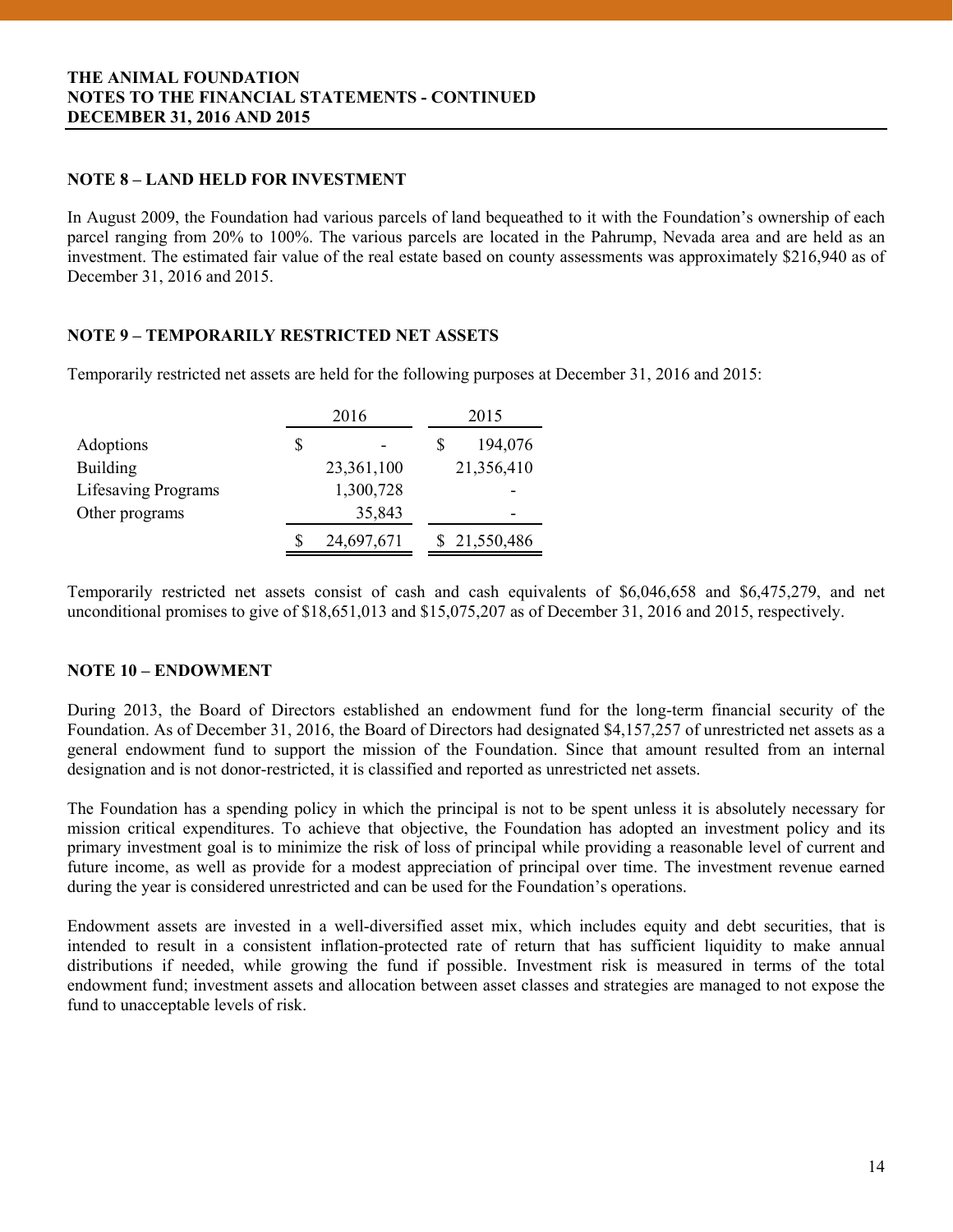# **NOTE 10 – ENDOWMENT (Continued)**

Composition of and changes in endowment net assets for the year ended December 31, 2016 were as follows:

| Board-designated endowment net assets, beginning of year | \$3,944,767 |
|----------------------------------------------------------|-------------|
| Investment income                                        | 99,024      |
| Net appreciation (depreciation)                          | 217,332     |
| Amounts appropriated for expenditure                     | (103, 866)  |
| Board-designated endowment net assets, end of year       | 4,157,257   |

# **NOTE 11 – LEASE AGREEMENTS**

The Foundation leases office equipment and land under non-cancelable operating lease agreements expiring through 2021. Total lease expense under these agreements for the years ended December 31, 2016 and 2015 were \$38,967 and \$12,587, respectively.

Future minimum lease payments are as follows for the years ending December 31:

| 2017 |     | $\frac{\$}{22,180}$ |
|------|-----|---------------------|
| 2018 |     | \$55,416            |
| 2019 | S.  | 48,362              |
| 2020 | \$. | 14,899              |
| 2021 | \$. | 2,541               |

# **NOTE 12 – RETIREMENT PLAN**

The Foundation established a retirements savings plan pursuant to Section 403(b) of the Internal Revenue Code, which was adopted August 15, 2013 and covers employees who perform services for the Foundation and receive compensation for such services. The Plan is funded solely by employee participant contributions to the plan, pursuant to a salary reduction agreement. The employees could elect to defer amounts according to the maximum allowed under Federal guidelines.

# **NOTE 13 – SHELTER SERVICES AGREEMENTS**

 The Animal Foundation is the contract provider of care and shelter for animals received from the City of North Las Vegas Animal Control, City of Las Vegas Animal Control and Clark County Animal Control. The Shelter Service Agreements were renegotiated and commenced in 2015. Collectively, the three jurisdictions agreed to fund the Foundation for original animal care and shelter expenses based on the aggregate funding amount determined in the agreements. The contract is subject to an annual rate adjustment on January 1 of each year, based on the lower of five percent or the Consumer Price Index (CPI) on an October-to-October basis. The Shelter Service Agreement entered into with the various agencies is as follows: